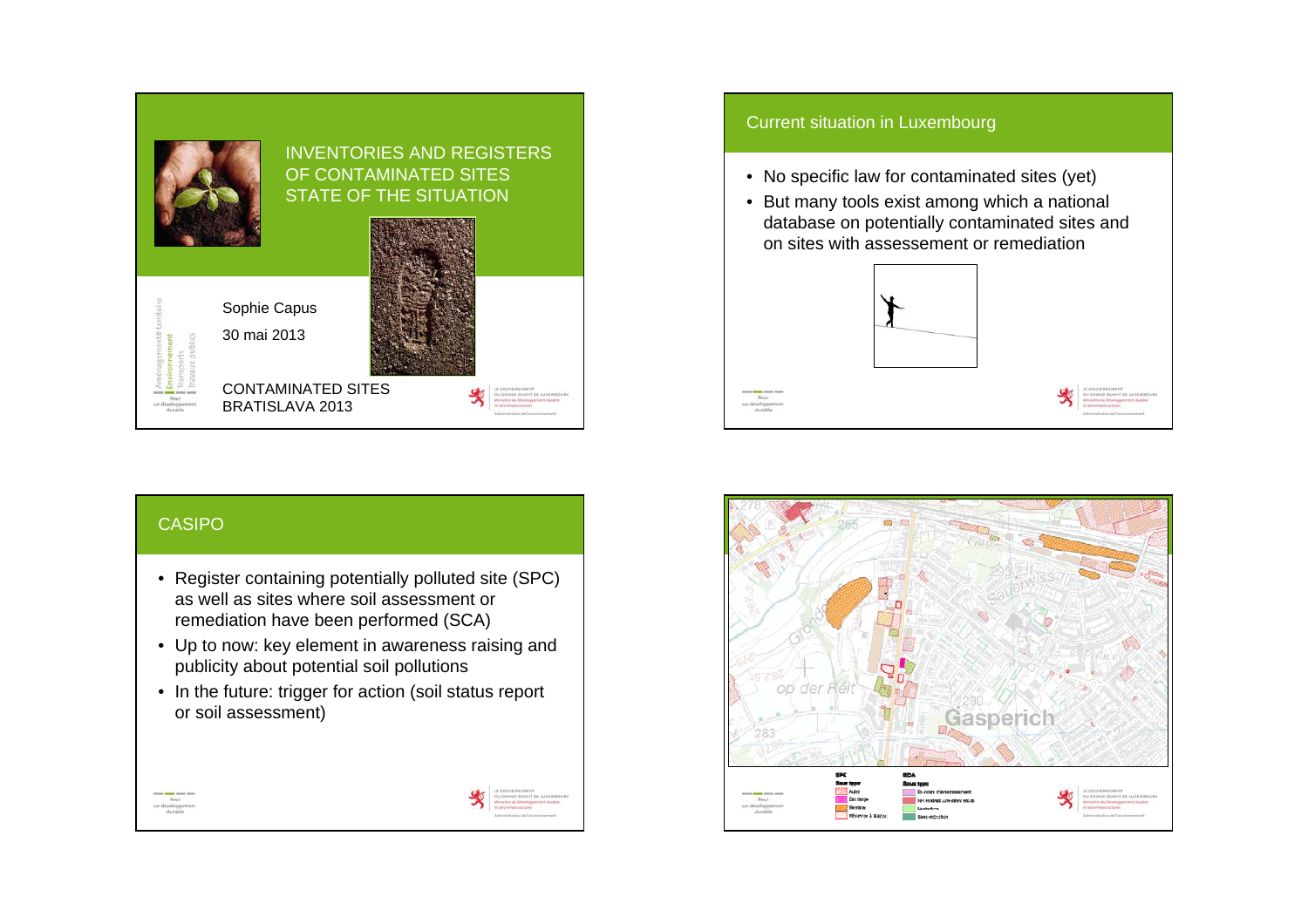#### CASIPO

Pour<br>
un développer<br>
durable

- Potentially polluted sites -> Cadastre des sites potentiellement pollués (SPC)
	- Ca 14000 entries
- Sites where soil assessment or remediation have been performed->

Cadastre des sites contaminés ou assainis (SCA)

– Ca 1280 entries

| # CASIPO - Surface                                 | 输 编2<br>$\omega$ 2 $\Rightarrow$ $\omega$ $\mid$ $\times$ $\Rightarrow$ $\omega$ $\times$ $\omega$ $\cdot$ $\omega$                                                                                                                                                                                                                              | → X G in II O                                                                                                                                                                                                                     | 느ㅁ                                                                                                                                               |
|----------------------------------------------------|--------------------------------------------------------------------------------------------------------------------------------------------------------------------------------------------------------------------------------------------------------------------------------------------------------------------------------------------------|-----------------------------------------------------------------------------------------------------------------------------------------------------------------------------------------------------------------------------------|--------------------------------------------------------------------------------------------------------------------------------------------------|
| $=$ SPC<br>SPC/05/2106<br>$\pm$ SCA<br>5CA/05/0125 | No SCA/05/0125<br>Arevie (2005)<br>Non COMMERCE EQUI<br>Ancien No Port (3320)<br>Type Restriction<br>$\star$<br>Description (Weekstalt)<br>Public CO.P.<br>$\rightarrow$<br>Méthode Escavator/talement hors site<br>Ξ<br>$\cdot$<br>Niveau att. Niveau 2<br>Contamination Our<br>$\cdot$<br>Admire 219, RTE D ESCH 1471 Luxenbourg<br>Commentare | Documer DEC<br>ŝ<br>Doctor SSC<br>50897<br>El Etabliconnent<br>COMMERCE EQUIPEMENT AUTOS BERNARD<br>Parte de surface<br>α<br>El El Source<br>٠<br>15<br>19<br>$\overline{\mathbf{z}}$<br>s<br><b>ED SPC</b><br>٠<br>E SPC/05/2106 | El Détails<br>Consum Instrument Liemburg                                                                                                         |
|                                                    |                                                                                                                                                                                                                                                                                                                                                  | Non Mabiconerti<br>CONNERCE EQUIPEMENT AUTOS BERNARD                                                                                                                                                                              | Connurs (ingliment)<br>Luxebourg                                                                                                                 |
| Pour.<br>un developpement<br>durable               |                                                                                                                                                                                                                                                                                                                                                  |                                                                                                                                                                                                                                   | LE GOUVERNEMENT<br>DU CRAND-DUDHÊ DE LUXEMBOURG<br>Menster du Obeloppement durable<br>et des lehastructures<br>Administration de l'environnement |

| CASIFO - Surface<br>$=$ SPC.                                               | ds2 参 制 区 图 W 图 + 图 + 图<br>301-017.1                                                                                                                                                                                                                                                  |                                                                                                                                                                                                                                                                                                                   |                                                                         |                                                                               |                                                                                                                                                                                                                                                   | $\Box$ $\Box$ $X$                                                                                                                                   |
|----------------------------------------------------------------------------|---------------------------------------------------------------------------------------------------------------------------------------------------------------------------------------------------------------------------------------------------------------------------------------|-------------------------------------------------------------------------------------------------------------------------------------------------------------------------------------------------------------------------------------------------------------------------------------------------------------------|-------------------------------------------------------------------------|-------------------------------------------------------------------------------|---------------------------------------------------------------------------------------------------------------------------------------------------------------------------------------------------------------------------------------------------|-----------------------------------------------------------------------------------------------------------------------------------------------------|
| SPC/05/2100<br>$\pm$ SCA<br>5CA/05/0125                                    | No SPC/05/2106<br>Arrive 2005<br>Non- COMMERCE EQUI<br>Ancien No. (ho 103-2-01)<br>Type Auto<br>$\cdot$<br>Description Werkstaft<br><b>Public</b><br>Abandonné<br>Trails<br>low.<br>$= 0.4$<br>$\blacksquare$<br>$\rightarrow$<br>Admin 219, RTE D ESCH 1471 Luxenbourg<br>Connectain | → X G HP III O<br>Donner DEC<br>D Doctier SSC<br>50897<br><b>Elli Etabliccement</b><br>COMMERCE EQUIPEMENT AUTOS BERNARD<br>Parte de suface<br><b>Photo</b><br>目<br><b>B BO TCA</b><br>SCARS/0125<br>- Ell Source<br>1<br>is<br>15<br>22<br>s<br><b>Utilization</b><br>1959-1974<br>1961-<br>1982<br>1999<br>1999 |                                                                         | El Détails<br><b>Date:</b> elements<br>Utilization<br>Liphmart<br>Colometrick | <b>ESPIS</b><br>15fa<br>12 Abries de elgoration, serfuguese de prava<br>GATINGS BLAU PALIS<br>avec person de carconne                                                                                                                             |                                                                                                                                                     |
|                                                                            |                                                                                                                                                                                                                                                                                       | $\mathbf{A}$<br>De<br>1353<br>1974<br>1961<br>1902<br>1999<br>1999                                                                                                                                                                                                                                                | Dates<br>inconnues<br>Incoreu à<br>Inconnu à<br>Inconnecti<br>Inconnu à | <b>Utilistion</b>                                                             | 19 Atelier de réparation, rechapage de presen<br>5-Nevervoir soulemain d'hydrocadiszes<br>18 Ateler de réparation, rechapage de pneux<br>12 Dépôt, Entrepôt, Cecuit de test, Commerce de charbon<br>18 Atelier de réparation, rechapage de prieux | Exploitent<br><b>GARAGE BLAU FALL</b><br>3000 L HEIZOELTANK<br>PURKYE ET POMMERELL                                                                  |
| <b>STATE OF BRIDE STATE DESIGN</b><br>Pour.<br>un developpement<br>durable |                                                                                                                                                                                                                                                                                       |                                                                                                                                                                                                                                                                                                                   |                                                                         |                                                                               |                                                                                                                                                                                                                                                   | LE GOUVERNEMENT<br>DU CRAND-DUDHÊ DE LUXEMBOURG<br>Menshire du Oéveloppement durable<br>et des lithautractures<br>Administration de l'anytoperaneet |

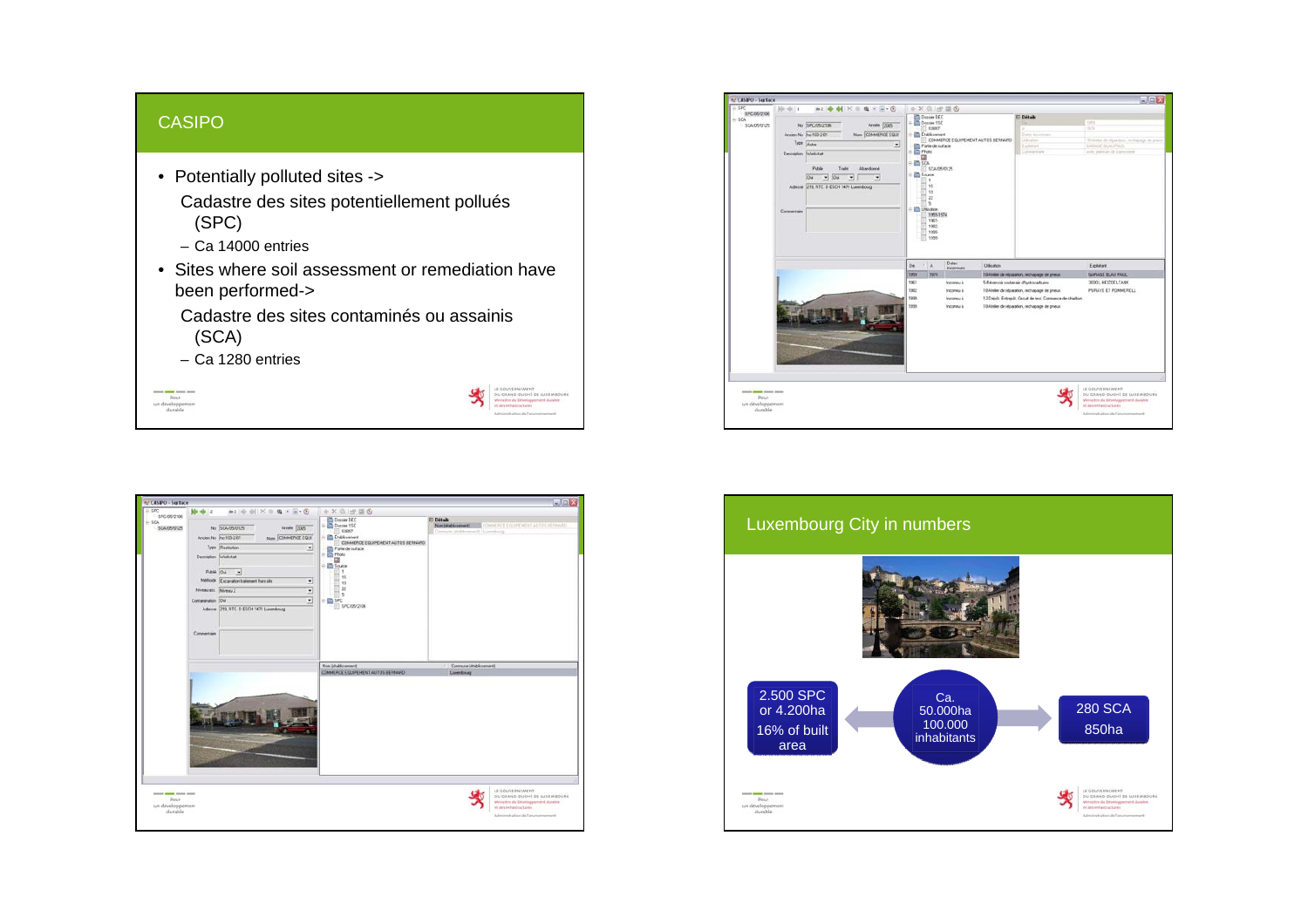

#### Results

- All of the identified registers exist somewhere but no register at all can also be an option
- There are also different ways to classify the sites:
	- Site Management Perspective e.g in Hungary
		- B1: Before investigation
		- B2: After investigation before remediation
		- B3: After remediation
	- Urgency Perspective e.g in Slovakia
	- Low priority
	- Medium priority
	- High prioritiy

Pour<br>um developpe<br>durable